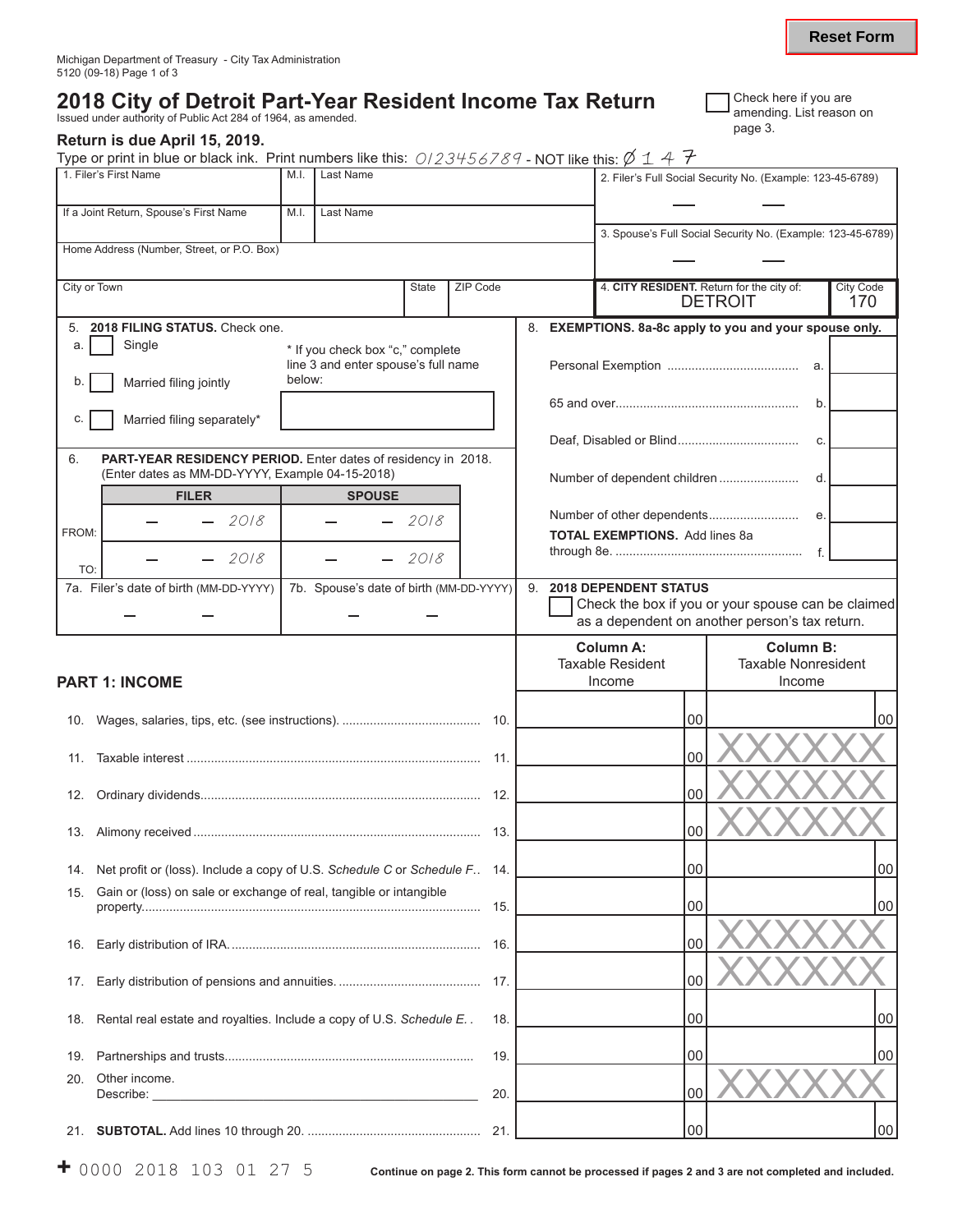|      | 2018 Form 5120, Page 2 of 3                                                                                                                   |     |                                             |     |                                                |    |
|------|-----------------------------------------------------------------------------------------------------------------------------------------------|-----|---------------------------------------------|-----|------------------------------------------------|----|
|      | Filer's Full Social Security Number<br>City of Detroit Part-Year Resident Income Tax Return                                                   |     |                                             |     |                                                |    |
|      | <b>PART 2: SUBTRACTIONS FROM INCOME</b>                                                                                                       |     | <b>Column A:</b><br><b>Taxable Resident</b> |     | <b>Column B:</b><br><b>Taxable Nonresident</b> |    |
|      | (All entries must be positive numbers.)                                                                                                       |     | Income                                      |     | Income                                         |    |
|      | 22. Self-employed SEP, SIMPLE, IRA, and qualified plans. Include a copy                                                                       |     |                                             | 00  |                                                | 00 |
|      |                                                                                                                                               |     |                                             | 00  |                                                | 00 |
|      | 24. Work-related moving expenses for active duty military                                                                                     |     |                                             | 00  |                                                | 00 |
|      | 25. Alimony paid. Do not include child support (see instructions).                                                                            | 25. |                                             | 00  |                                                | 00 |
| 26.  |                                                                                                                                               | 26. |                                             | 00  |                                                |    |
| 27.  | Other subtractions (see instructions).                                                                                                        | 27. |                                             | 00  |                                                | 00 |
|      |                                                                                                                                               | 28. |                                             | 00  |                                                | 00 |
|      | <b>PART 3: INCOME TAX CALCULATION</b>                                                                                                         |     |                                             |     |                                                |    |
|      | 29. Total income after subtractions. Subtract line 28 from line 21                                                                            | 29. |                                             | 00  |                                                | 00 |
|      |                                                                                                                                               | 30. |                                             | 00  |                                                | 00 |
|      |                                                                                                                                               | 31. |                                             | 00  |                                                | 00 |
|      | 32. Losses transferred between columns A and B (see instructions)                                                                             | 32. |                                             | 00  |                                                | 00 |
|      | 33. Taxable income. Subtract line 32 from line 31. If line 32 is greater                                                                      | 33. |                                             | 00  |                                                | 00 |
|      | 34. Tax. Multiply line 33 column A by 2.4% (0.024) and enter in column A.<br>Multiply line 33 column B by 1.2% (0.012) and enter in column B. | 34. |                                             | 00  |                                                | 00 |
| 35.  |                                                                                                                                               |     |                                             | 35. |                                                | 00 |
|      | <b>PART 4: CREDITS AND PAYMENTS</b>                                                                                                           |     |                                             |     |                                                |    |
| 36.  |                                                                                                                                               |     |                                             | 36. |                                                | 00 |
| 37.  |                                                                                                                                               |     |                                             | 37. |                                                | 00 |
| 38.  |                                                                                                                                               |     |                                             |     |                                                | 00 |
| 39.  | Credit for income taxes paid to another city while a resident taxpayer.<br>City of:                                                           |     |                                             | 39. |                                                | 00 |
| 40.  |                                                                                                                                               |     |                                             | 00  |                                                |    |
|      | <b>PART 5: REFUND OR TAX DUE</b>                                                                                                              |     |                                             |     |                                                |    |
| 41a. |                                                                                                                                               |     |                                             |     |                                                | 00 |
| 41b. |                                                                                                                                               |     |                                             |     |                                                | 00 |
| 41c. |                                                                                                                                               |     |                                             |     |                                                | 00 |
| 41d. |                                                                                                                                               |     |                                             |     |                                                |    |
|      |                                                                                                                                               |     |                                             |     |                                                | 00 |